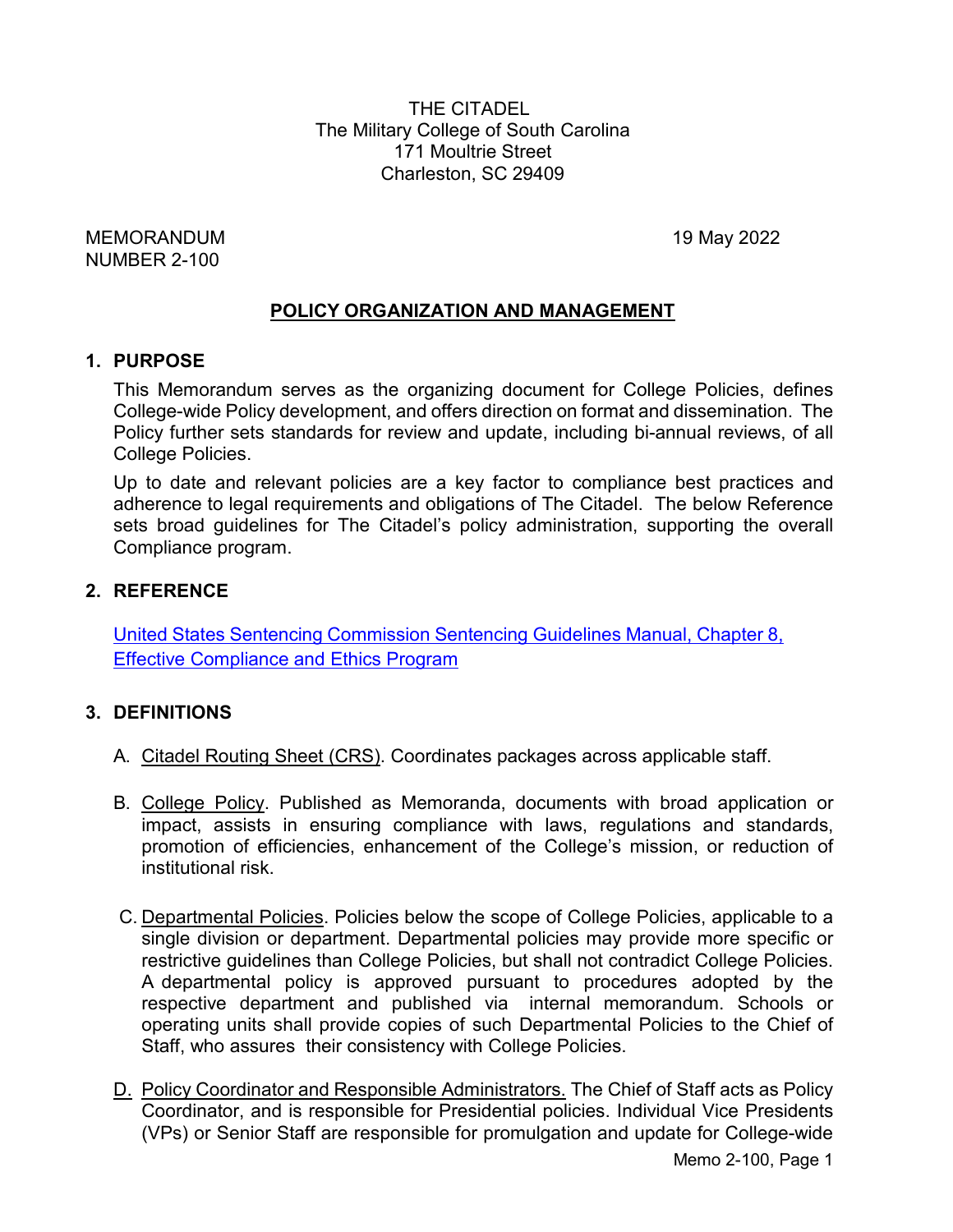and Departmental policies in their respective areas. The Senior Vice President is responsible for administrative oversight of Board of Visitors policies.

E. Signatory. For Board of Visitor (BOV) policies, signatory is BOV Chair; the VP/equivalent of the responsible department or requisite department head is signatory for polices in their area. The Chief of Staff is signatory for the Office of the President, after Presidential review as required.

## **4. POLICY**

- A. Creating College Policies. New policies may be initiated by staff, faculty, Staff Council, Faculty Senate, or VPs. Format should subscribe to Annex A, and include generic point of contact information to preserve continuity in future execution. Compliance and/or Chief of Staff may edit for format or administrative uniformity. Policy organization and numbering is found in Annex B.
- B. Formulation. If determined by the appropriate VP or Senior Staff for consideration as a new College Policy or a substantial revision to an existing College Policy is required, a CRS shall be initiated with appropriate VPs or staff as reviewers or editors. The CRS should include only germane individual staff or departments required to review or edit, and is managed by the VP or their designated staff member. Electronic editing and use of online collaboration should be used to the greatest extent possible. Recommended CRS discussion:
	- 1. Purpose of the new policy or revision. A brief 'Bottom Line Up Front' summary.
	- 2. Rationale for this policy or revision. What problem will it solve, hazard(s) it addresses, risks it mitigates?
	- 3. Identify supporting laws, documents or best practices referenced in, or associated with Policy.
	- 4. Identify existing Policies amended or eliminated by new Policy.
	- 5. Financial implications the Policy addresses or creates.
	- 6. Delineate enforcement, oversight, and review/update responsibility by position or department.
	- 7. As applicable, review by the General Counsel focused on legality of policy.
	- 8. Timeline for administrative work prior to presentation to VPs and Senior Staff. This timeline should be minimal. Administrative work on the policy should occur at the initiating VP or Departmental level; once presented to other VPs, substance or administrative edits are by exception.
- C. Approval Timeline. Once the VP is satisfied appropriate departments have reviewed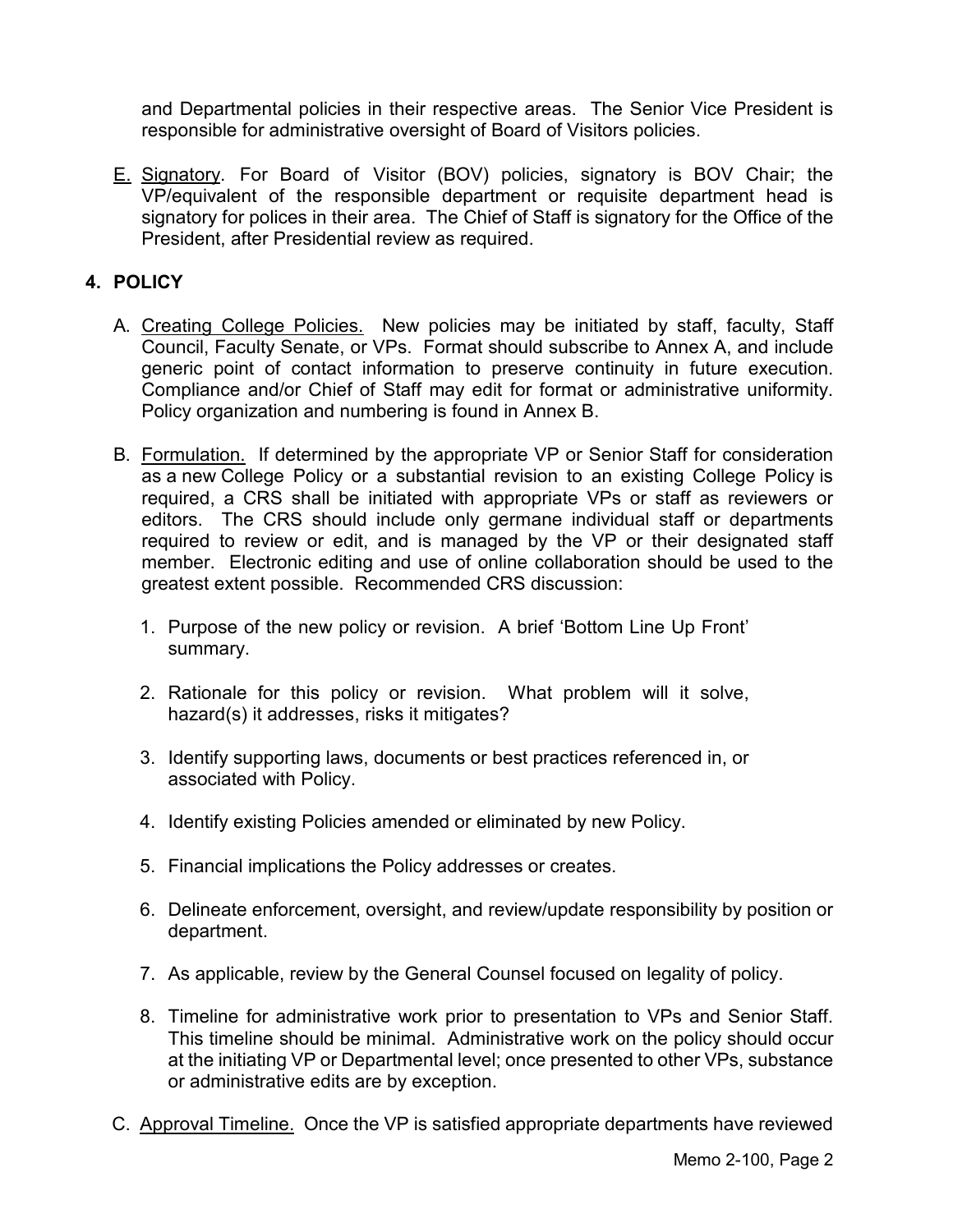and offered edits, the following process shall occur as managed by the Chief of Staff:

- 1. Draft Policy is presented to the VP/Senior Staff electronically, and briefed as part of a regular VP/Senior Staff meeting.
- 2. The VP/Senior Staff team has a two week comment window.
- 3. The Policy is then voted on at the next applicable VP/Senior Staff meeting, and is either published, sent to the President and/or BOV for review, declined, or returned to the applicable VP for further development.
- D. Implementation. Once approved, the Chief of Staff via the Compliance team posts policies to the College Website and other campus-wide notification tools. Implementation, enforcement, and training regarding individual policies is the purview of individual Vice Presidents or their designees. Overall adherence to Citadel Policies is the responsibility of each faculty, staff, cadet, student, and guest.
	- 1. Policies will maintain their title and hyperlink for continuity and cross-referencing after updates. Changes, elimination, or additions to these standards must be coordinated via the Chief of Staff.
- E. Amendments and Updates. Policies shall be reviewed and updated every two years. If no substantial changes, or if style, contact/title updates or typographic changes only are made, the respective Vice President or Senior Staff member may update and have reposted without input.
- F. Reservation of Rights. The Board of Visitors or the President maintains authority to issue, amend, or revoke College Policies on any matter at any time.

## **5. COMPLIANCE**

A. Citadel employees, cadets, students and guests shall conform to this Policy or face corrective action. Nonconforming policies are not official College Policies, except those predating this Memorandum, and should be reviewed and updated as delineated here.

#### **6. NOTES**

- A. **Dates of Official Enactment and Amendments:** Approved by the Chief of Staff 19 May 2022.
- B. **Responsible Department:** Office of the President.
- C. **Responsible Official:** Chief of Staff.
- D. **Cross References: Citadel [Policies](http://www.citadel.edu/root/policies/college-policies)**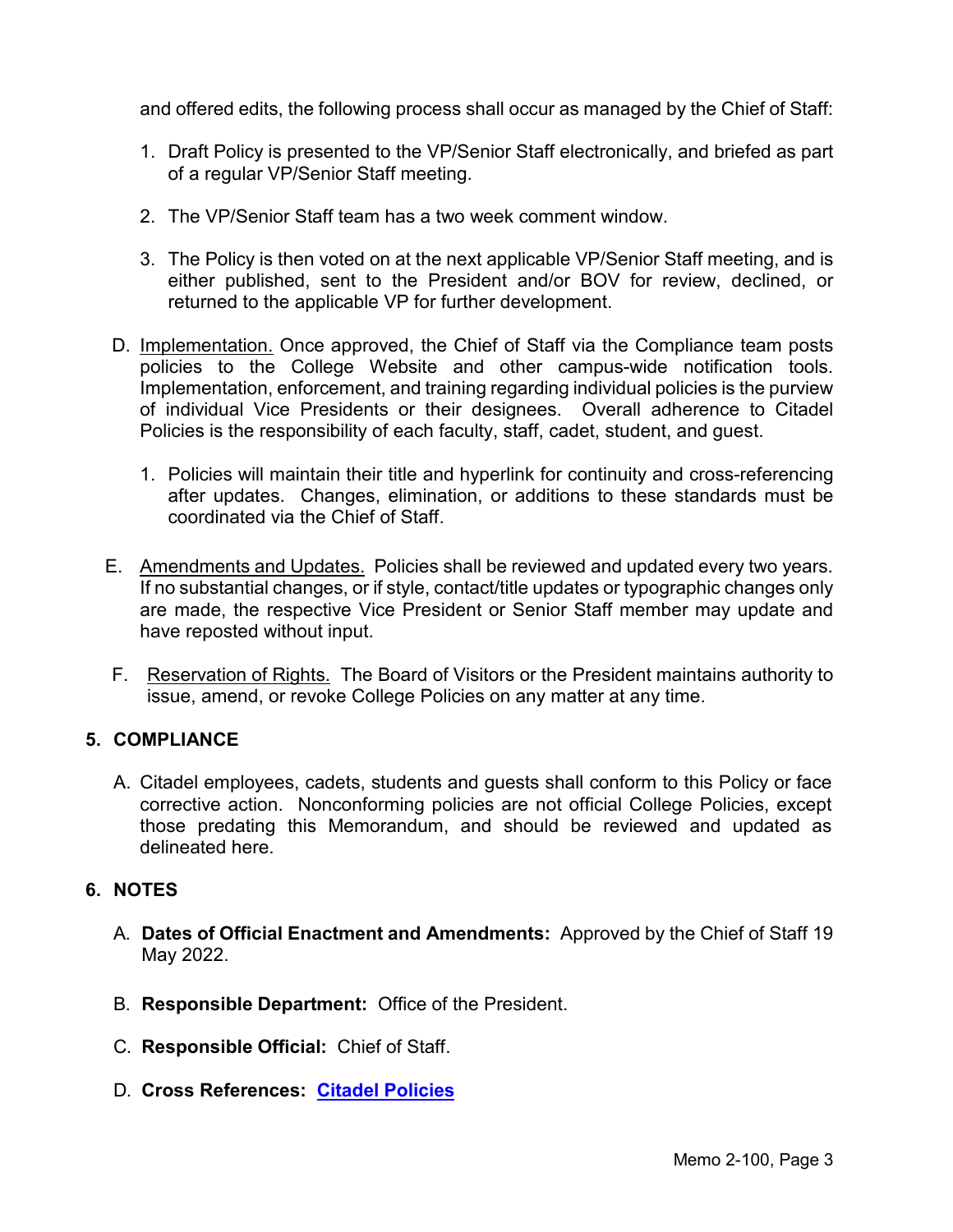- **7. RESCISSION:** Memorandum 5-503 is rescinded and deleted.
- **8. REVIEW:** Minimum of every two years, to include administrative review of posted Policies.

### **FOR THE PRESIDENT:**

OFFICIAL WILLIAM A. LIND Commander, USN (Ret.) Chief of Staff

**Attachments** [Annex A,](#page-4-0) Policy Format [Annex B,](#page-6-0) The Citadel's Policy Structure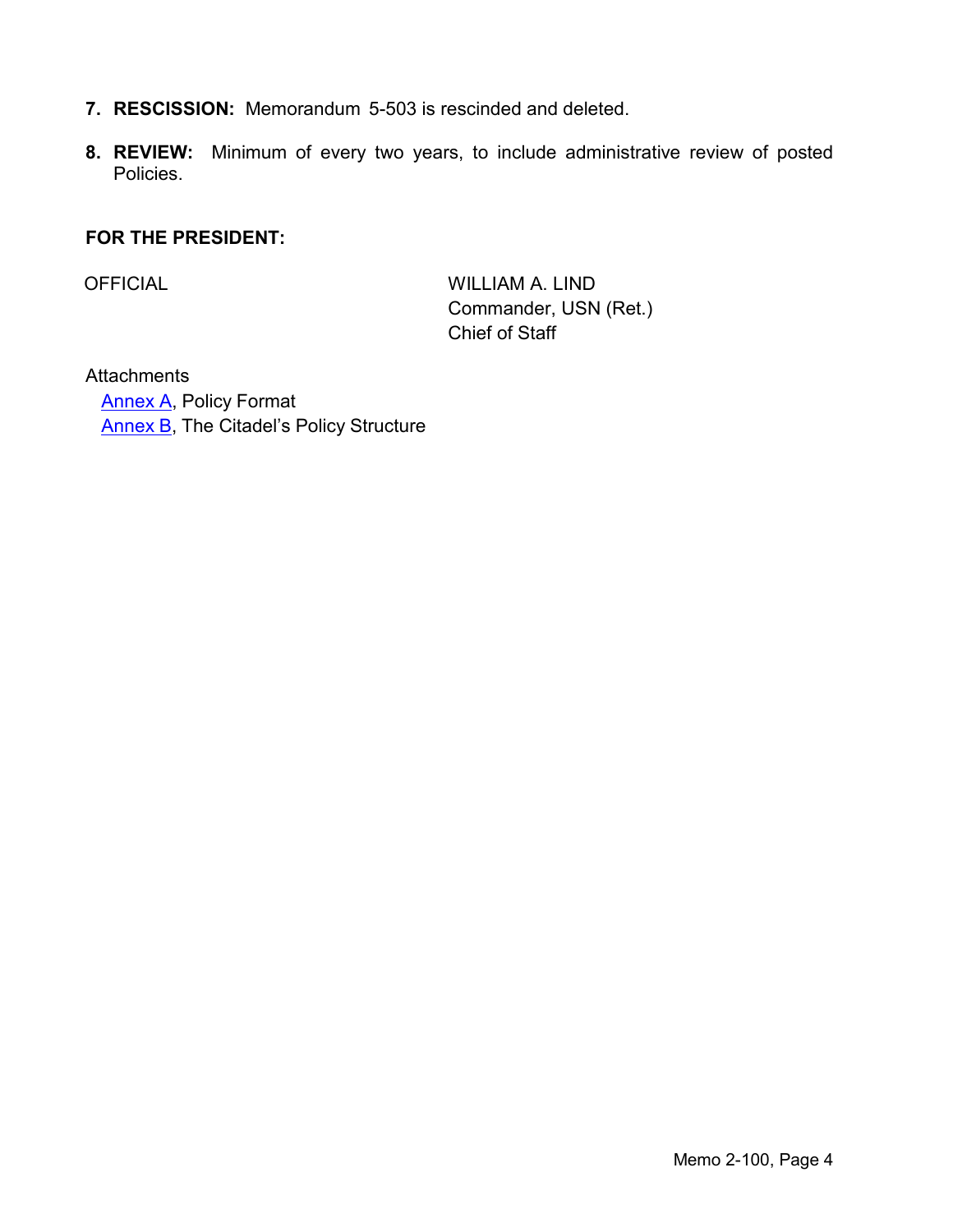# **Annex A**

THE CITADEL The Military College of South Carolina 171 Moultrie Street Charleston, SC 29409

NUMBER (X)-(Y)

<span id="page-4-0"></span>MEMORANDUM (Day) (Month) (Year)

# **POLICY FORMAT**

### **1. PURPOSE (Required)**

Identifies why The Citadel does something. State the motivation or reason behind the enactment of the policy. This is generally one to two sentences.

### **2. REFERENCE (As Needed)**

Identify relevant laws or regulations mandating or affecting the policy. Hyperlinks as applicable.

### **3. DEFINITIONS (As Needed)**

Define unfamiliar terms, technical language, or terms unique to the Policy. Should be listed in alphabetical order.

#### **4. POLICY (Required)**

- A. Policy Body. Main body of policy. Attachments are used for detailed procedures or supporting forms to the policy.
- B. Font. Arial 12 Font, full justification. Margins one inch.
	- 1. Subdivision 1 (if required)
	- 2. As required.
- C. Identify attachments as "Memo X-XXX, Annex A," "Memo X-XXX, Annex B," etc., in the form indicated below. Include a subject or title for each annex. Attach annexes to the policy.
- D. Include page numbers on documents with more than two pages (e.g. Memo 2-103, Page 2). Insert the page number, in a footer, flush right at the bottom of the page. Annexes should appear as "Memo X-XXX, Annex A, B, etc."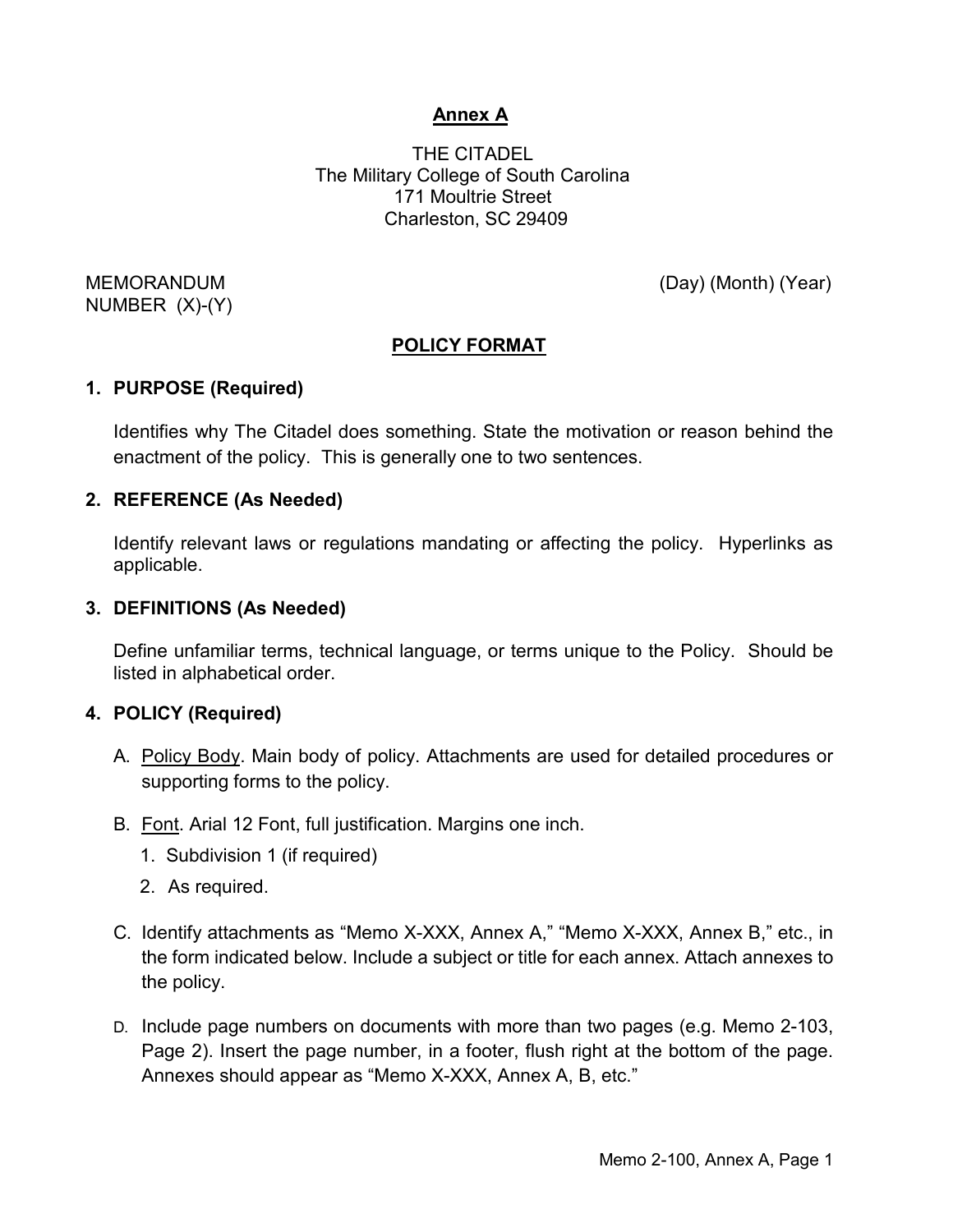Where possible, use positions and general roles vice specifically individuals for F. contact information. Consider creating an office e-mail account (e.g. [compliance@citadel.edu\)](mailto:compliance@citadel.edu). This precludes policy changes when personnel change/leave jobs or titles and responsibilities shift.

### **5. COMPLIANCE (Required)**

Consequences if the policy is not followed.

### **6. NOTES (Required)**

## **A. Dates of Official Enactment and Amendments:**

Approved by "Responsible Official" on DD MM YYYY.

For non-substantive changes, identify all dates of revision, if any, with a brief description of the changes.

## **B. Responsible Department (Required)**

### **C. Responsible Official (Required)**

### **D. Cross References (As Needed)**

Identify related Memoranda or other College documents as needed.

## **7. RESCISSION (As Required)**

Previous version of Memoranda and date, followed by"…is rescinded."

## **8. REVIEW (Required)**

Schedule for review; if not specified, two years.

#### FOR THE PRESIDENT:

OFFICIAL SIGNATORY OFFICIAL NAME Signatory Official Rank **Position** 

**Attachment** Annex A, etc.; Attachment Names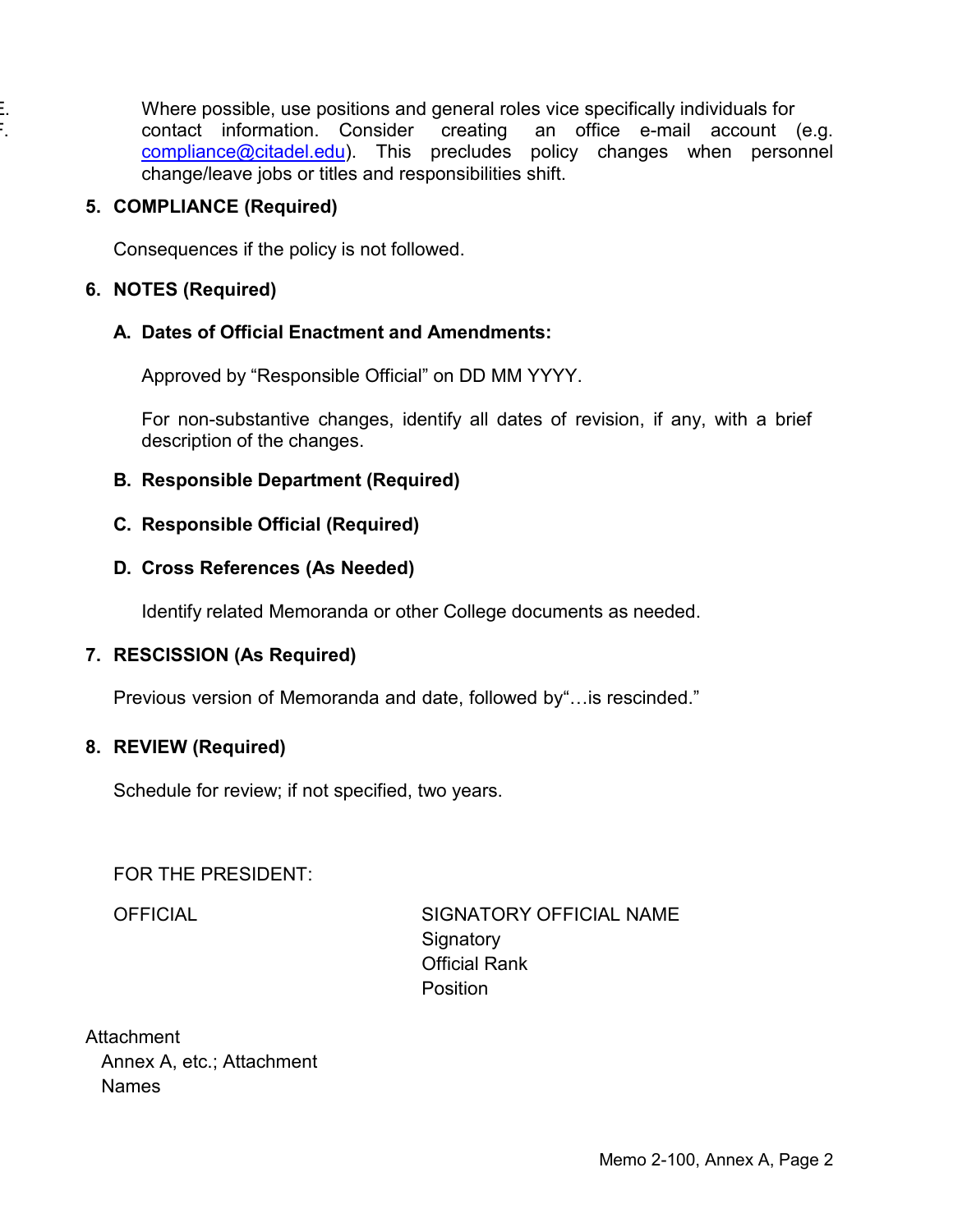#### **ANNEX B Policy Structure**

<span id="page-6-0"></span>First Digit: Responsible Office / Administrator Second Digit: Department Third Digit: Policy Number Example: **Policy Guidelines** 2 President; 1 Chief of Staff; 00 Policy = **2-100** 1. **Board of Visitors:** 1-0XX 2. **President:** 2-0XX General **Chief of Staff:** 2-1xx Policy Guidelines (Defining Document) Public Safety: 2-2xx Institutional Compliance: 2-3xx Cadet Honor: 2-4xx 3. **Provost:** 3-0xx General Academic Affairs: 3-1xx Plan, Assess, Evaluate: 3-2xx Graduate College: 3-3xx Library: 3-4xx Krause Center: 3-5xx  $ITS:$  3-6xx 4. **Commandant:** 4-0xx General CARE<sup>T</sup> 4-1xx Cadet Activities: 4-2xx Religious Activities: 4-3xx Open/Unused: 4-4xx Infirmary: 4-5xx Counselling/Mental Health: 4-6xx Cadet Discipline: 4-7xx 5. **Finance:** 5-0xx General Human Resources: 5-1xx Procurement: 5-2xx Budget Analysis: 5-3xx Auxiliary Services: 5-4xx Financial Services: 5-4xx 6. **Operations and Administration:** 6-0xx General 7. **Communications and Marketing:** 7-0xx General 7-1xx Government and Community Affairs

8. **Athletics:** 8-0xx General